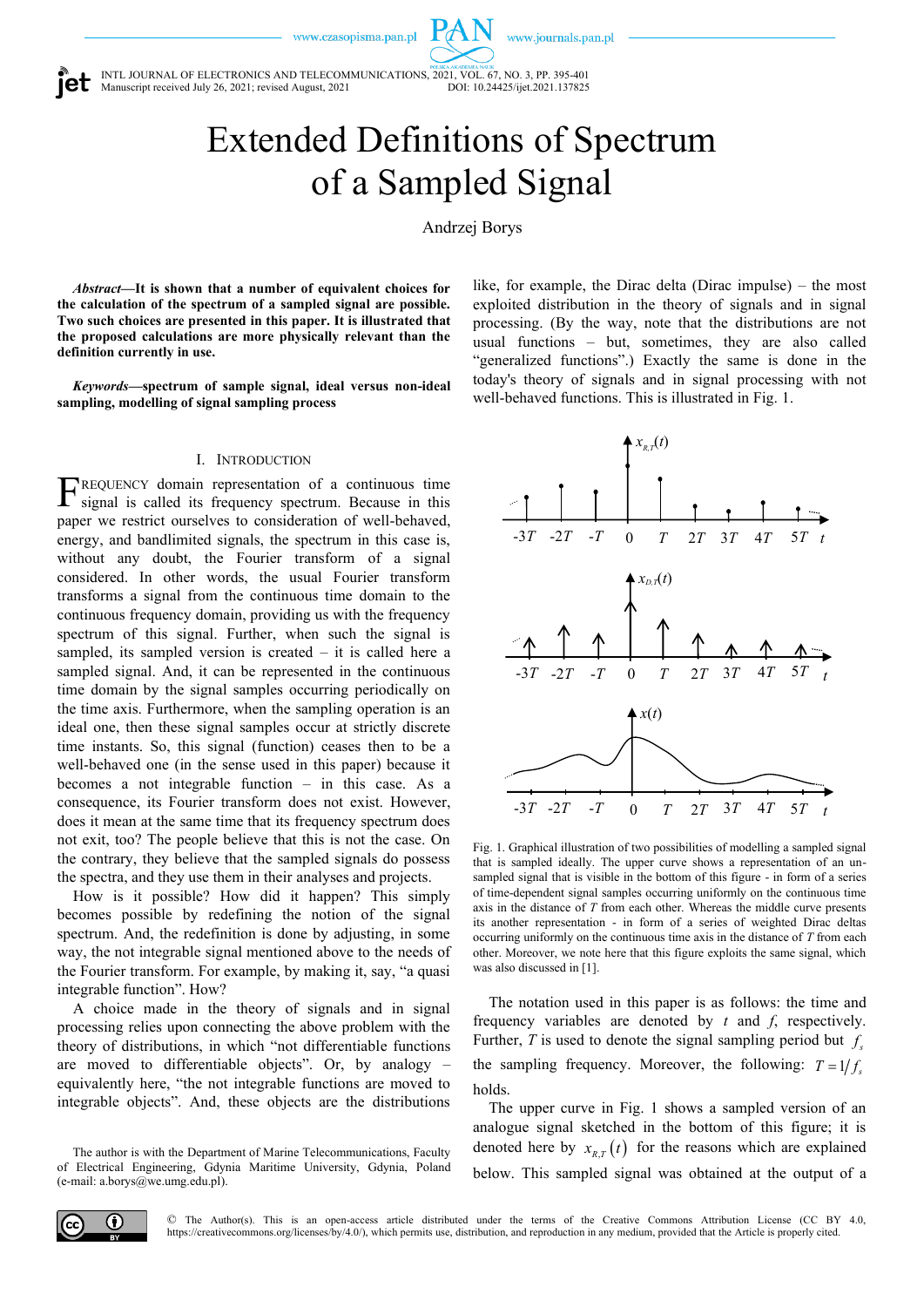396 A. BORYS

sampler about which we assume that it works in an ideal way. Therefore, this signal is modelled here as a series of perpendicular line segments of different lengths, which are proportional to the values of the signal samples at the corresponding time instants. And, all these values are finite numbers. So, on the other words, this image of a sampled signal can be viewed as the most natural one when it is sampled ideally.

Further, because of the reasons explained above, let us call this image of a signal sampled ideally, as shown by the upper curve of Fig. 1, a reference sampled signal visualization in the case of performing the sampling operation ideally. And, denote this reference image by  $x_{R,T}(t)$ , where the first index, *R*, in it, stands for the word "reference", but the second one, *T*, means the sampling period.

The biggest drawback of the reference representation  $x_{R,T}(t)$  is, as we know, the fact that it does not possess the spectrum (that is an equivalent image in the frequency domain) in the usual sense. And, as we also know, this follows from the fact that it is not an integrable function in the sense of Riemann or – when it is integrated in the sense of Lebesgue – the result is equal identically to zero. (In this paper, we call such the functions not well-behaved.) If interested in more details and explanations on this topic, the reader is referred to [1].

## II. IN SEARCH OF AN ALTERNATIVE DEFINITION FOR THE SPECTRUM OF THE REFERENCE REPRESENTATION

In the situation sketched above, but having a strong will of possessing an image of  $x_{R,T}(t)$  in the frequency domain, the people decided to use its well-conceived and properly designed equivalent. How it was done is explained in what follows below. Simply, the people said that the best way seems to be the one, in which the not-integrable function  $x_{R,T}(t)$  is transferred to an integrable object created by multiplying an analogue (i.e. un-sampled) signal  $x(t)$  by a Dirac comb [2-49] – as visualized by the middle curve in Fig. 1. So, this sampled signal representation can be expressed analytically as

$$
x_{D,T}(t) = \delta_T(t) \cdot x(t) , \qquad (1)
$$

where the Dirac comb  $\delta_r(t)$  is defined as

$$
\delta_T(t) = \sum_{k=-\infty}^{\infty} \delta(t - kT) \tag{2}
$$

where  $\delta(t - kT)$ ,  $k = (-1, 0, 1, \dots)$  mean the time-shifted Dirac deltas. Furthermore, note that the new sampled signal representation, obtained in (1), differs from  $x_{R,T}(t)$ . (A comparison of the upper curve with the middle one in Fig. 1 demonstrates this clearly.) So, for this reason, it is denoted here otherwise – by  $x_{D,T}(t)$ , where now the first index, *D*, stands for the name of Dirac.

As well known [2-49], the object given by (1) possesses a Fourier transform. That is, in other words, it has a well-defined spectrum (in the usual sense). Moreover, this spectrum can be expressed as

$$
X_{D,T}(f) = \frac{1}{T} \sum_{k=-\infty}^{\infty} X(f - k/T) ,
$$
 (3)

where  $X_{D,T}(f)$  and  $X(f)$  mean the Fourier transforms of the signals:  $x_{D,T}(t)$  and  $x(t)$ , respectively.

Now, let us realize what the people have done in the next step. They simply tied up the non-existing Fourier transform of  $x_{R,T}(t)$  with  $X_{D,T}(f)$ , and said that this must be a spectrum of  $x_{R,T}(t)$  (that is a frequency domain image of this signal).

Note that we can interpret the above way of solving the problem with calculation of the spectrum of our not wellbehaved function  $x_{R,T}(t)$  as a one, which needs an extension of the usual definition of the signal spectrum. This extension can be explained in a descriptive way as follows: If a signal possesses a Fourier transform, its spectrum is equal to this transform. However, when this is not the case, a signal (being an integrable function or an integrable object, as, for example, a distribution), which is "highly related" (in some sense) with the one considered, must be first constructed. (Note that in our case  $x_{D,T}(t)$  is "highly related" with  $x_{R,T}(t)$  in the sense that, say, both of them seem graphically to be identical – to see this, compare the upper curve with the middle one in Fig. 1.) And, when such a signal is already found, its Fourier transform is calculated. Next, it is said that this Fourier transform is, at the same time, the spectrum of the signal considered – obviously in this extended sense, just formulated.

Let us also express the sketched above procedure in a compact form, analytically; this can be done in the following way:

$$
x_{D,T}(t) = \sum_{k=-\infty}^{\infty} F_k(x_{R,T}(t)) \delta(t - kT) = D(x_{R,T}(t)) \qquad (4)
$$

and

$$
SPECT(x_{R,T}(t)) = F\left(x_{D,T}(t)\right) = F\left(D\left(x_{R,T}(t)\right)\right), \quad (5)
$$

where  $F_k(x_{k,T}(t))$  denotes an operator that filters out the *k*-th nonzero value from the signal  $x_{R,T}(t)$ . The next operator in (4), *D*, means a composite operator (consisting of a sum of filter operators  $F_k(\cdot)$  and Dirac deltas  $\delta(\cdot)$ ) that maps  $x_{R,T}(t)$ into  $x_{D,T}(t)$ . Moreover, the operator, SPECT (in (5)), stands for the spectrum when a given signal does not have a Fourier transform. Furthermore,  $F(\cdot)$  denotes the Fourier transform of an object or a function indicated.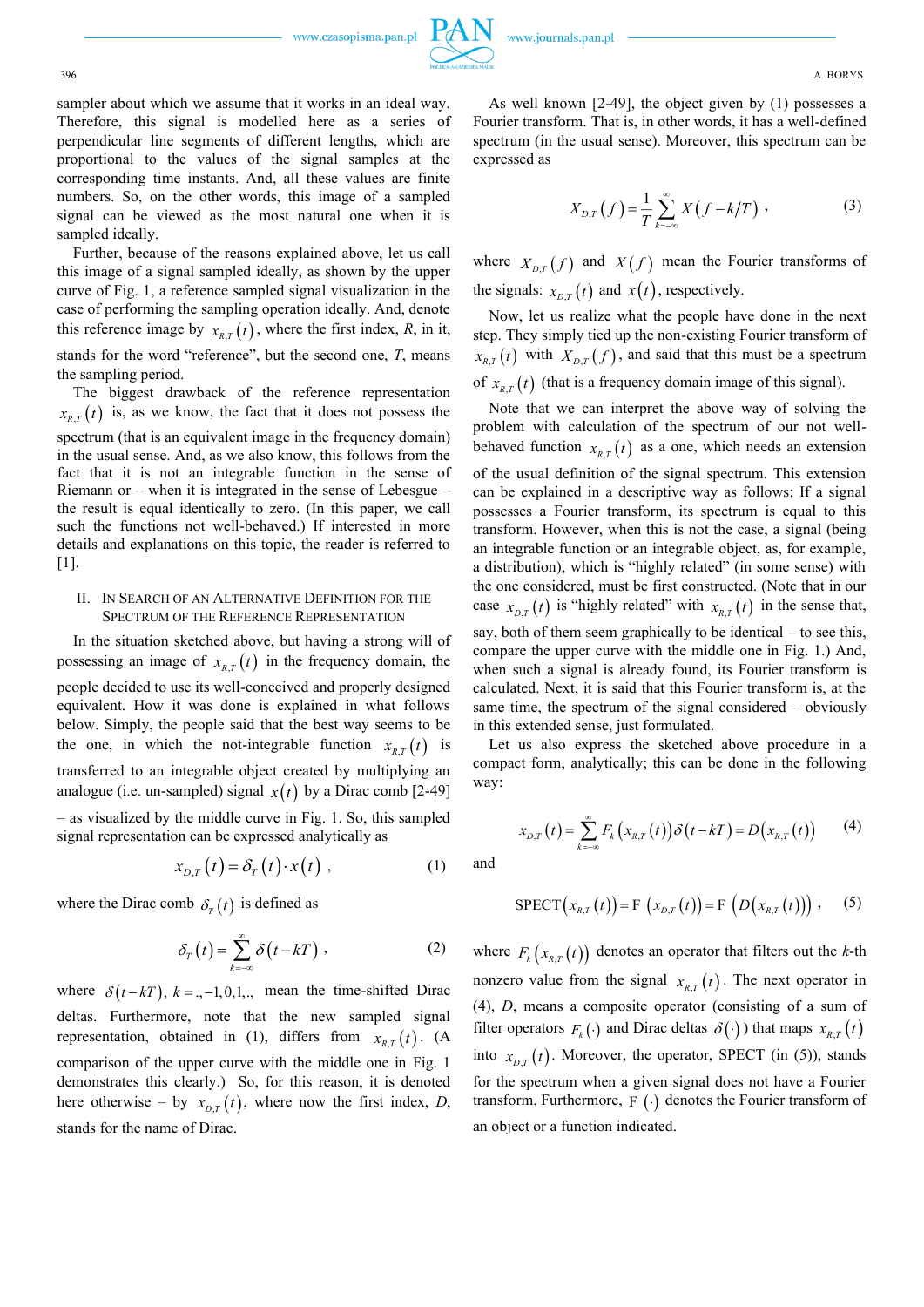

#### EXTENDED DEFINITIONS OF SPECTRUM OF A SAMPLED SIGNAL 397

Finally, note that connecting (5) with (3) results in

$$
SPECT(x_{R,T}(t)) = \frac{1}{T} \sum_{k=-\infty}^{\infty} X(f - k/T), \tag{6}
$$

what permits the current theory [2-49] to say that there occur aliasing and folding effects in the spectra of signals sampled ideally.

The author of this paper does not know who is the "father" of the above scheme of identification of the non-existing (in the usual sense) spectrum of the signal  $x_{R,T}(t)$  with the Fourier transform of the "highly related" signal  $x_{D,T}(t)$  – and "responsible" for applying the Dirac deltas for just this purpose. Probably, it happened in the times of appearance of the theory of distributions (generalized functions) of Laurent Schwartz [50], and because of the great fascination with this theory among the researchers, then. And, probably, the "father" of the above concept was not even aware what he in fact did. It seems that he simply said "any sampled signal must be modelled as an  $x_{D,T}(t)$  – and, that is all". And, the whole signal processing world took over this point of view.

# III. NEW ALTERNATIVE DEFINITION FOR THE SPECTRUM OF THE REFERENCE REPRESENTATION  $x_{R,T}(t)$

Observe that the choice of the operator *D* in (4) as the one which transforms the reference signal  $x_{R,T}(t)$  into an integrable function "highly related" with this signal – by exploiting the Dirac deltas – is quite arbitrary. Hence, one can conclude that another choice is also possible and admissible. And, maybe, it can be even better than the one with the Dirac deltas. In what follows, we just present one of such possible solutions; at least in our opinion, it is a better one. However, before starting with this, let us first describe the reference signal  $x_{R,T}(t)$  analytically. To this end, we use here an excellent tool to perform this task, the time-shifted Kronecker time functions [1]. And, here, we denote them by a generic symbol  $\delta_{i,t/T}(t)$ .

After [1], the function  $\delta_{i,t/T}(t)$  is defined as

$$
\delta_{i,r}(t) = \delta_{i,l/T}(t) = \begin{cases} 1 & \text{if } i = r = t/T \\ 0 & \text{otherwise} \end{cases}
$$
 (7)

with  $r = t/T$  meaning a real number. (That is we assume here that *r* belongs to the set R of real numbers.) Thus,  $\delta_{i,r}$  in (7) stands for a slightly modified standard Kronecker delta symbol in which now the second index *r* is a real-valued one and changes with time. And only when it becomes an integer equal to *i*, the function  $\delta_{i,r}(t) = \delta_{i,r}(t)$  differs from zero (assumes the value 1).

The function  $\delta_{i,t/T}(t)$  for  $i=1$  is illustrated in Fig. 2.



Fig. 2. Illustration of the function  $\delta_{i, l/T}(t)$  for the parameter  $i = 1$ . Figure taken from [1].

Having defined  $\delta_{i,t/T}(t)$ , we can define the so-called Kronecker comb,  $\delta_{K,T}(t)$  (so named in [1] because it is in fact a counterpart of the Dirac comb in the description presented now). Its defining equation has the following form:

$$
\delta_{K,T}\left(t\right)=\sum_{k=-\infty}^{\infty}\delta_{k,t/T}\left(t\right),\tag{8}
$$

where the first index *K* at  $\delta_{K,T}(t)$  stands for the name of Kronecker, but the second one, *T*, means a repetition period (sampling period).

So, observe now that with the help of (7) and (8) we can express the reference signal  $x_{R,T}(t)$  analytically as

$$
x_{R,T}(t) = \sum_{k=-\infty}^{\infty} x(kT) \delta_{k,t/T}(t) = \delta_{K,T}(t) \cdot x(t) \qquad (9)
$$

Now, we remind that we said at the beginning of this paper that we restrict ourselves here to consideration of the wellbehaved, energy, and bandlimited signals. To such signals, when they are sampled with the sampling frequency  $f_s$  greater than twice the Nyquist frequency [2-49], applies the following reconstruction (recovery) formula [2-49]:

$$
x(t) = \sum_{k=-\infty}^{\infty} F_k(x_{R,T}(t)) \operatorname{sinc}(t/T - k) = \operatorname{REC}\bigl(x_{R,T}(t)\bigr) \tag{10}
$$

where  $\text{sinc}(\cdot)$  stands for the standard sinc function [2-49], but the operator  $\text{REC}\big(x_{R,T}(t)\big)$  maps  $x_{R,T}(t)$  into  $x(t)$ (according to the rule indicated in (10)).

Note now that the operator  $REC()$  in (10) plays the same role as the operator  $D(\cdot)$  in (4), and the resulting function  $x(t)$  is a "well-behaved, integrable" one. Therefore, it can be used to construct another alternative definition of the spectrum of the reference representation  $x_{R,T}(t)$ . So, applying this function in the second equation defining an extended spectrum of the sampled signal, (5), that is replacing  $x_{D,T}(t)$  with  $x(t)$ there, we get

$$
SPECTI(x_{R,T}(t)) = F(x(t)) = F(REC(x_{R,T}(t)))
$$
, (11)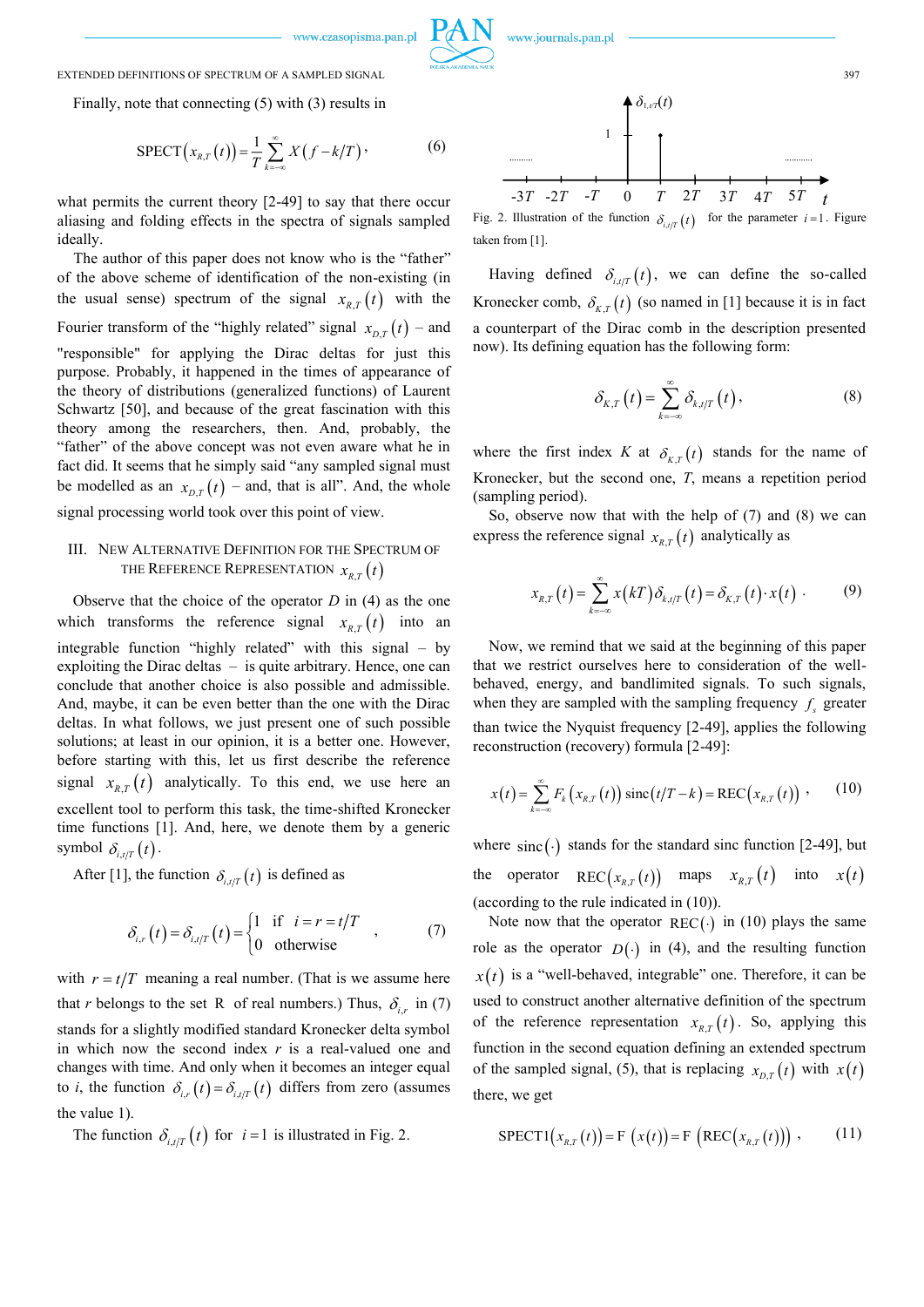(17)

where the notation  $SPECT1(\cdot)$  is used to distinguish it from

 $SPECT(\cdot)$  given by (5). Now, note that the following:

$$
SPECTI(x_{R,T}(t)) = X(f) \neq \frac{1}{T} \sum_{k=-\infty}^{\infty} X(f - k/T) = \tag{12}
$$
\n
$$
= SPECT(x_{R,T}(t))
$$

holds. So, the two definitions of the extended spectrum of the sampled signal – considered above – are not equivalent. And, both of them are arbitrary – as noted before. Therefore, it is legitimate to ask which of them is more useful for engineers. In what follows, we give two relevant arguments for the second definition.

To explain the first argument, consider each of the above definitions as a kind of "entanglement", in the frequency domain, of two spectra we suspect that must be related with the sampled signal  $x_{R,T}(t)$ : the spectrum  $X(f)$  and the next associated with the periodic signal having a Fourier series representation with its all coefficients equal identically to zero. In the first definition, it is allowed "the zero Fourier series coefficients mentioned above to combine with  $X(f)$ " to

result in (6). Unlike this, the second definition does not allow for the above effect. As a result, we get in this case a "pure"  $X(f)$ .

Let us also illustrate the above in the following way:

$$
En(X(f), \text{zero Fourier series coeff.}) \to \frac{1}{T} \sum_{k=-\infty}^{\infty} X(f - k/T) \quad (13)
$$
  
under definition 1 (13)

or

$$
En(X(f), \text{zero Fourier series coeff.}) \rightarrow X(f), \qquad (14)
$$
  
under definition 2 (14)

where  $En(\cdot)$  stands for an entanglement of two spectra as mentioned.

In opinion of the author of this paper, the entanglement illustrated by (14), i.e. carried out under the second definition is physically more reasonable.

To present the second argument, let us note first that we can write the following:

$$
\delta_T(t) \cdot x_{R,T}(t) = \delta_T(t) \cdot x(t) \tag{15}
$$

In the next step, substituting  $x_{R,T}(t)$  given by (9) in (15) results in

$$
\delta_T(t) \cdot \delta_{K,T}(t) \cdot x(t) = \delta_T(t) \cdot x(t) \tag{16}
$$

So, the function  $\delta_{K,T}(t)$  in (16) plays a role of an identity operator. But, on the other hand, it is a multiplier of the function  $x(t)$  in (9) in building up the reference signal

 $x_{R,T}(t)$ . This suggests a relation "one to one" between these two signals – of course, not in the time domain – but maybe in another domain. And, we have such a relation in the frequency domain under the second definition. So, this makes an argument for the latter definition.

## IV. AN ALTERNATIVE DEFINITION OF THE SPECTRUM OF THE SAMPLED SIGNAL BASED ON A MODEL OF A NON-IDEAL SAMPLING PROCESS

Note that both the extended definitions of the spectrum of a sampled signal refer to the sampling operation performed in an ideal way. And just then, as we have seen, a need for an extension of the usual definition of the signal spectrum arises. But, obviously, the spectrum of a sampled signal can be also determined on the basis of a real process of sampling that takes some time for providing a signal sample.

Note that the latter effect can be called "a smearing of an ideal signal sample" – as, for example, in [51]. Denoting then the smeared sampled signal by  $x_{s,r}(t)$ , we can formulate one more proposal for the extended spectrum definition of the reference signal  $x_{R,T}(t)$  according to the same scheme as before. That is as

 $x_{s,t}(t) = S(x_{s,t}(t))$ 

and

$$
f_{\rm{max}}
$$

$$
SPECT2(x_{R,T}(t)) = F(x_{S,T}(t)) = X_{S,T}(f) , \qquad (18)
$$

where the symbol  $S$  stands for the sample smearing operation analyzed in detail in [51]. Moreover, the notation  $SPECT2(\cdot)$ is used to distinguish this extended spectrum of  $x_{R,T}(t)$  from the previous two alternative ones, and  $X_{s,t}(f)$  means the Fourier transform of  $x_{s,r}(t)$ .

# V. SPECTRUM INCONSISTENCIES IN THE VETTERLI'S MODEL OF SAMPLING OPERATION

In [14], Vetterli et al. have demonstrated a model of signal sampling operation that takes into account non-idealities occurring in performing it by real sampling devices (real A/D converters). It is shown here on Fig. 3, after [14, see Fig. 1].



Fig. 3. Graphical representation of the Vetterli's model of signal sampling operation that reflects formula (1) complemented with the preceding and following operations (averaging of sampled signal and picking up samples, respectively).

In Fig. 3, the whole non-ideal behavior of a real A/D converter is "put into" the first block named " $h(t)$ ". And, it is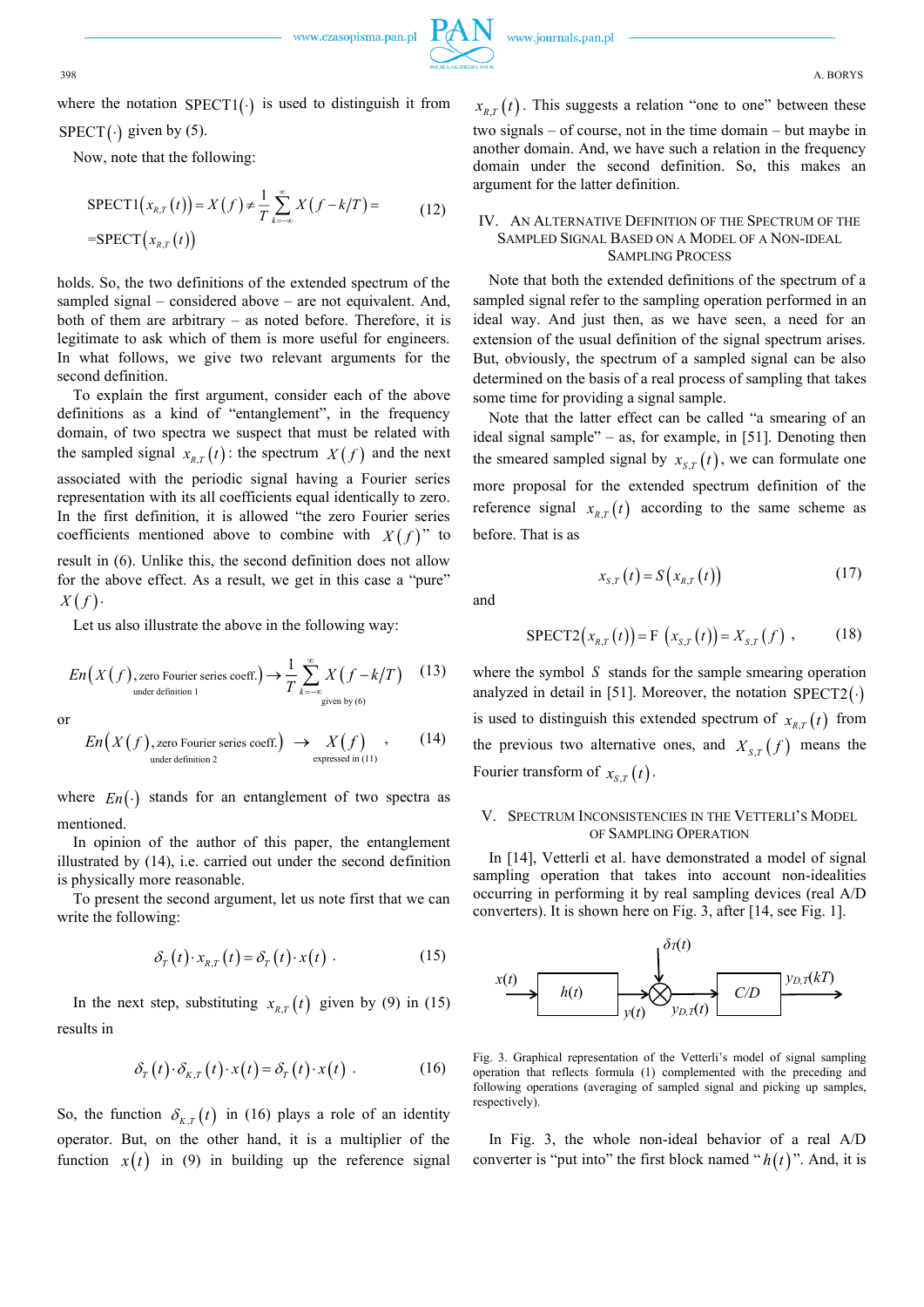

## EXTENDED DEFINITIONS OF SPECTRUM OF A SAMPLED SIGNAL **1999** 399

modelled by a linear filter possessing an impulse response  $h(t)$ , which represents a local signal averaging process or any other appropriate one [3]. Hence, we can express the signal  $y(t)$  in Fig. 3 as a result of a convolution of the continuous time signal  $x(t)$ , which is applied to the input of the  $A/D$ converter, with  $h(t)$ . The resulting signal is then sampled ideally as foreseen by formula (1), where obviously  $\delta_r(t)$  in Fig. 3 (as in (1)) means the Dirac comb. (The symbol  $\otimes$  in Fig. 3 means a multiplication.) In effect, we get the signal  $y_{D,T}(t)$  (replacing now the signal  $x_{D,T}(t)$  standing on the lefthand side of (1)). Finally,  $y_{D,T}(kT)'$  s on the right-hand side of Fig. 3 stand for the samples of the signal  $y(t)$ . They are picked up from the signal  $y_{D,T}(t)$  in the block named ,,C/D" (in fact, picking up the samples from  $y_{D,T}(t)$  is the only task of this processing unit).

Note now that in the current theory of signal sampling the spectra of the signals  $y_{D,T}(t)$  and  $y_{D,T}(kT)$  occurring at the input and output of the C/D block, respectively, are the same.

This is so because we have

$$
\begin{aligned} \n\mathbf{F} \left( y_{D,T}(t) \right) &= \mathbf{F} \left( \delta_T(t) \right) \ast \mathbf{F} \left( x(t) \right) = \\ \n&= \left( \frac{2\pi}{T} \sum_{k=-\infty}^{\infty} \delta \left( 2\pi f - k \frac{2\pi}{T} \right) \right) \ast X(f) \,, \n\end{aligned} \tag{19}
$$

where the symbol  $*$  stands for the convolution operation. Or, alternatively,  $_{\mathrm{F}}\left( \mathcal{y}_{\scriptscriptstyle D,T}\left( t\right) \right)$  can be calculated as

$$
\mathbf{F}\left(y_{D,T}(t)\right) = \mathbf{F}\left(\sum_{k=-\infty}^{\infty} y_{D,T}(kT)\delta\left(t - kT\right)\right) = \newline = \sum_{k=-\infty}^{\infty} y_{D,T}(kT) \exp\left(-j2\pi f kT\right).
$$
\n(20)

Moreover, observe that the right-hand side of (20) is in fact nothing else than (per definition; see, for example, [3]) the Discrete Time Fourier Transform (DTFT) of the sequence of

 $y_{D,T}(kT)^{'}$ s. Hence, we can write

$$
\begin{aligned} \n\mathbf{F} \left( y_{D,T}(t) \right) &= \sum_{k=-\infty}^{\infty} y_{D,T}(k) \exp\left(-j2\pi f k \right) = \\ \n&= \mathbf{D} \mathbf{T} \mathbf{F} \mathbf{T} \left( y_{D,T}(k) \right) \, . \n\end{aligned} \tag{21}
$$

(Note that all the derivations presented in (19), (20), and (21) are standard. They use standard properties of Fourier transforms and Dirac deltas referenced to in textbooks; see, for instance, [2-8].)

Furthermore, the spectrum of the sequence of discrete values, as these ones  $y_{D,T}(kT)^{'}s$  at the output of the C/D processing unit in Fig. 3, is well defined in the literature. It is just the DTFT $(y_{D,T}(kT))$  in this case.

Let us now check whether or not the C/D processing unit of Fig. 3 represents a linear system (circuit); to carry out this task, we need to verify whether or not, in this case, the superposition principle is satisfied. Therefore, to start, let us assume that the input signal  $y_{D,T}(t)$  consists of two signals of the form

$$
y_{D,T}^{(i)}(t) = \sum_{k=-\infty}^{\infty} y_{D,T}^{(i)}(k) \delta(t - k), \ i = 1, 2.
$$
 (22)

Further, denote the operator describing the relation between input and output signals of the processing unit C/D simply as C/D. So, using this and the description of what it does, given beneath Fig. 3, we can write

$$
C/D(\alpha \cdot y_{D,T}^{(1)}(t) + \beta \cdot y_{D,T}^{(2)}(t)) = C/D(\alpha \sum_{k=-\infty}^{\infty} y_{D,T}^{(1)}(kT) \cdot \delta(t - kT) + \beta \sum_{k=-\infty}^{\infty} y_{D,T}^{(2)}(kT) \delta(t - kT) =
$$
  
\n
$$
= C/D\left(\sum_{k=-\infty}^{\infty} (\alpha \cdot y_{D,T}^{(1)}(kT) + \beta \cdot y_{D,T}^{(2)}(kT)) \delta(t - kT) =
$$
  
\n
$$
= \text{sequence}(\alpha \cdot y_{D,T}^{(1)}(kT) + \beta \cdot y_{D,T}^{(2)}(kT)) =
$$
  
\n
$$
= \text{sequence}(\alpha \cdot y_{D,T}^{(1)}(kT)) + \text{sequence}(\beta \cdot y_{D,T}^{(2)}(kT)) =
$$
  
\n
$$
= \alpha \cdot \text{sequence}(\gamma_{D,T}^{(1)}(kT)) + \beta \cdot \text{sequence}(\gamma_{D,T}^{(2)}(kT)),
$$

where  $\alpha$  and  $\beta$  are some reals. Moreover, the symbol sequence(.) stands for a sequence of indexed reals indicated in the brackets of this operator, with  $k = 1, 2, -1, 0, 1, 2, ...$ playing here a role of an index.

The final result in (23) shows that the operator C/D fulfills the superposition principle. So, we can say that it is a linear operator (that is describes a linear circuit (device)).

Many engineers believe that all linear systems (circuits) possess representations in form of convolution integrals (or convolution sums) accompanying with well-defined impulse responses. Obviously, this is not true – as shown in the literature; see, for example, [52-55].

It follows from the description of the operator C/D given beneath Fig. 3 that this operator does not possess a representation in form of a convolution integral as well as an accompanying impulse response. Hence, it does not have a spectrum (which is the Fourier transform of its impulse response).

So, in view of what was said above, the C/D processing unit in the Vetterli's model of Fig. 3 is a rather quirky one. It represents a linear device that possesses no frequency characteristic.

And, obviously, this hinders – in the frequency domain – explanation of what happens on the way between the input and output of the C/D processing unit. Note that at the input and output of this device we have signals possessing the same spectra, but evidently different time characteristics.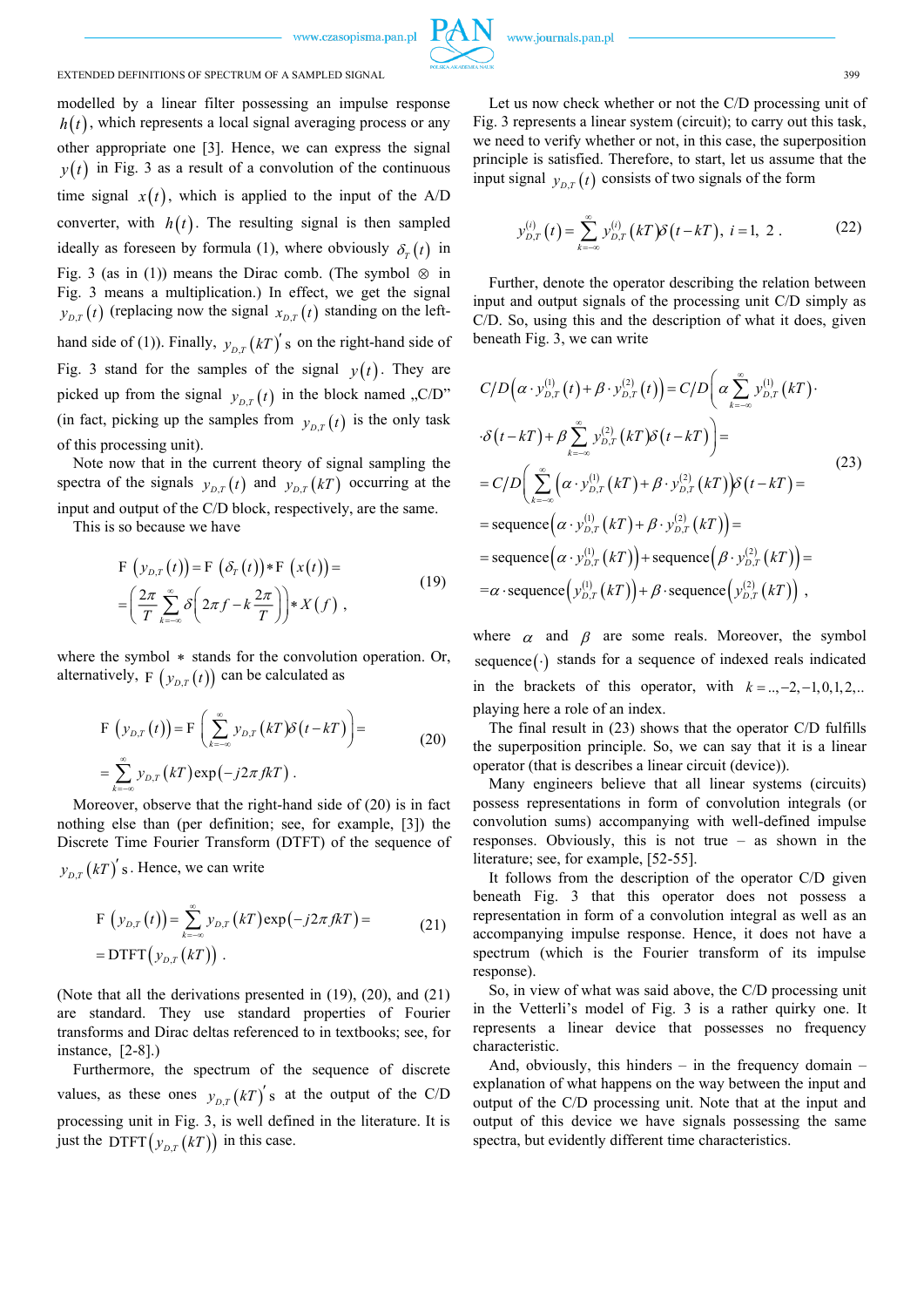#### VI. CONCLUSION

In this paper, it has been shown that the formula used in the literature for the spectrum of ideally sampled signals is arbitrary, and there exist at least two possible relevant choices. Very strong arguments for their use have been presented.

Finally, it has been also pointed out that there exist spectrum inconsistencies in the Vetterli's model [14] of sampling operation.

#### **REFERENCES**

- [1] A. Borys, "Spectrum aliasing does not occur in case of ideal signal sampling," *Intl Journal of Electronics and Telecommunications,* vol. 67, no. 1, pp. 71-77, 2021.
- [2] J. H. McClellan, R. Schafer, M. Yoder, *DSP First*. London, England: Pearson, 2015.
- [3] M. Vetterli, J. Kovacevic, V. K. Goyal, *Foundations of Signal Processing*. Cambridge, England: Cambridge University Press, 2014.
- [4] A. V. Oppenheim, R. W. Schafer, J. R. Buck, *Discrete-Time Signal Processing*. New Jersey, USA: Prentice Hall, 1998.
- [5] R. J. Marks, *Introduction to Shannon Sampling and Interpolation Theory*. New York, USA: Springer-Verlag, 1991.
- [6] R. N. Bracewell, *The Fourier Transform and Its Applications*. New York, USA: McGraw-Hill, 2000.
- [7] V. K. Ingle, J. G. Proakis, *Digital Signal Processing Using Matlab*. Stamford, CT, USA: Cengage Learning, 2012.
- [8] P. Prandoni, M. Vetterli, *Signal Processing for Communications*. Lausanne, Switzerland: EPFL Press, 2008.
- [9] N.T. Thao, M. Vetterli, "Deterministic analysis of oversampled A/D conversion and decoding improvement based on consistent estimates", *IEEE Transactions on Signal Processing*, vol. 42, no. 3, pp. 519-531, 1994.
- [10] K. Adam, A. Scholefield, M. Vetterli, "Encoding and Decoding Mixed Bandlimited Signals Using Spiking Integrate-and-Fire Neurons", *2020 IEEE International Conference on Acoustics, Speech and Signal Processing (ICASSP)*, pp. 9264-9268, May 2020.
- [11] R. Alexandru, P. L. Dragotti, "Reconstructing classes of non-bandlimited signals from time encoded information", *IEEE Transactions on Signal Processing*, vol. 68, pp. 747-763, 2020.
- [12] A. Lazar, L. T. Toth, "Perfect recovery and sensitivity analysis of time encoded bandlimited signals," *IEEE Transactions on Circuits and Systems – I: Regular Papers*, vol. 51, no. 10, pp. 2060-2073, 2004.
- [13] J. A. Urigueen, T. Blu, P. L. Dragotti, "FRI Sampling with arbitrary kernels", *IEEE Transactions on Signal Processing*, vol. 61, pp. 5310- 5323, 2013.
- [14] M. Vetterli, P. Marziliano, T. Blu, "Sampling signals with finite rate of innovation", *IEEE Transactions on Signal Processing*, vol. 50, no. 6, pp. 1417-1428, 2002.
- [15] P. L. Dragotti, M. Vetterli, and T. Blu, "Sampling moments and reconstructing signals of finite rate of innovation: Shannon meets strang-fix," *IEEE Transactions on Signal Processing*, vol. 55, no. 5, pp. 1741-1757, 2007.
- [16] R. Tur, Y. C. Eldar, Z. Friedman, "Innovation rate sampling of pulse streams with application to ultrasound imaging," *IEEE Transactions on Signal Processing*, vol. 59, no. 4, pp. 1827-1842, 2011.
- [17] M. Unser, "Sampling 50 years after Shannon," *Proceedings of the IEEE*, vol. 88, no. 4, pp. 569-587, 2000.
- [18] G. Ortiz-Jimenez, M. Coutino, S. P. Chepuri, G. Leus, "Sparse sampling for inverse problems with tensors", *IEEE Transactions on Signal Processing*, vol. 67, no. 12, pp. 3272-3286, 2019.
- [19] S. P. Chepuri, G. Leus, "Graph sampling for covariance estimation", *IEEE Transactions on Signal and Information Processing over Networks*, vol. 3, no. 3, pp. 451-466, 2017.
- [20] M. R. D. Rodrigues, Y. C, Eldar, *Information-Theoretic Methods in Data Science*. Cambridge, England: Cambridge University Press, 2021.
- [21] M. R. D. Rodrigues, H. Bölcskei, S. Draper, Y. Eldar, V. Tan, "Introduction to the issue on information-theoretic methods in data

acquisition, analysis, and processing", *IEEE Journal on Selected Topics in Signal Processing*, vol. 66, no. 9, pp. 2314-2329, 2018.

- [22] G. Matz, H. Bölcskei, and F. Hlawatsch, "Time-frequency foundations of communications", *IEEE Signal Processing Magazine*, vol. 30, no. 6, pp. 87-96, 2013.
- [23] Y. Eldar, H. Bölcskei, "Geometrically uniform frames", *IEEE Transactions on Information Theory*, vol. 49, no. 4, pp. 993-1006, 2003.
- [24] Y. Kopsinis, K. Slavakis, S. Theodoridis "On line sparse system identification and signal reconstruction using projections onto weighted l1 balls", *IEEE Transactions on Signal Processing*, vol. 59, no. 3, pp. 936-952, 2011.
- [25] A. Morgado, R. del Río, J.M. de la Rosa, "High-efficiency cascade sigma-delta modulators for the next generation software-defined-radio mobile systems," *IEEE Trans. on Instrumentation and Measurement*, vol. 61, pp. 2860-2869, 2012.
- [26] L. Zhao, Z. Chen, Y. Yang, L. Zou, Z. J. Wang, "ICFS clustering with multiple representatives for large data", *IEEE Transactions on Neural Networks and Learning Systems*, vol. 30, no. 3, pp. 728-738, 2019.
- [27] V. Poor, *An Introduction to Signal Detection and Estimation*. Berlin, Germany: Springer-Verlag, 1994.
- [28] T. Kailath, V. Poor, "Detection of stochastic processes", *IEEE Transactions on Information Theory*, vol. 44, no. 6, pp. 2230-2231, 1998.
- [29] A. Yeredor, "Blind channel estimation using first and second derivatives of the characteristic function", *IEEE Signal Processing Letters*, vol. 9, no. 3 pp. 100-103, 2002.
- [30] J.J. Clark, M.R. Palmer, P.D. Lawrence, "A transformation method for the reconstruction of functions from non-uniformly spaced samples," *IEEE Transactions on Acoustics, Speech and Signal Processing*, vol. 33, pp. 1151-1165, 1985.
- [31] L. Heyoung, Z.Z. Bien, "A variable bandwidth filter for estimation of instantaneous frequency and reconstruction of signals with time-varying spectral content," *IEEE Transactions on Signal Processing*, vol. 59, pp. 2052-2071, 2011.
- [32] E. Lee, D. Messerschmitt, *Digital Communication*. Boston, USA: Kluwer, 1994.
- [33] S. Mallat, *A Wavelet Tour of Signal Processing*. San Diego, USA: Academic, 1998.
- [34] P. Stoica, R. Moses, *Introduction to Spectral Analysis*. Englewood Cliffs, USA: Prentice-Hall, 2000.
- [35] H. P. E. Stern, S.A. Mahmoud, *Communication Systems: Analysis and Design*. Upper Saddle River, USA: Prentice-Hall, 2004.
- [36] M. Vetterli, J. Kovacevic, *Wavelets and Subband Coding*. Englewood Cliffs, USA: Prentice-Hall, 1995.
- [37] E. J. Candè, M. B. Wakin, "An introduction to compressive sampling", *IEEE Signal Processing Magazine*, vol. 25, no. 2, pp. 21- 30, 2008.
- [38] A. Zayed, *Advances in Shannon's Sampling Theory*. Boca Raton, USA: CRC Press, 1993.
- [39] R. H. Walden, "Analog-to-digital converter survey and analysis," *IEEE Journal on Selected Areas in Communications*, vol. 17, no. 4, pp. 539– 550, 1999.
- [40] P. P. Vaidyanathan, "Generalizations of the sampling theorem: seven decades after Nyquist," *IEEE Trans. Circuits Systems I: Fundamental Theory and Applications,* vol. 48, no. 9, pp. 1094–1109, 2001.
- [41] H. J. Landau, "Sampling, data transmission, and the Nyquist rate", *Proceedings of the IEEE*, vol. 55, no. 10, pp. 1701-1706, 1967.
- [42] R.G. Lyons, *Understanding Digital Signal Processing*. Reading, USA: Addison-Wesley, 1997.
- [43] A. J. Jerri, "The Shannon sampling theorem its various extensions and applications: a tutorial review," *Proceedings of the IEEE*, vol. 65, no. 11, pp. 1565–1596, 1977.
- [44] Y. C. Eldar, T. Michaeli, "Beyond bandlimited sampling," *IEEE Signal Processing Magazine*, vol. 26, no. 3, pp. 48–68, 2009.
- [45] A. Papoulis, "Error analysis in sampling theory," *Proceedings of the IEEE*, vol. 54, no. 7, pp. 947–955, 1966.
- [46] A. Papoulis, "Generalized sampling expansion," *IEEE Transactions on Circuits and Syst*ems, vol. 24, no. 11, pp. 652–654, 1977.